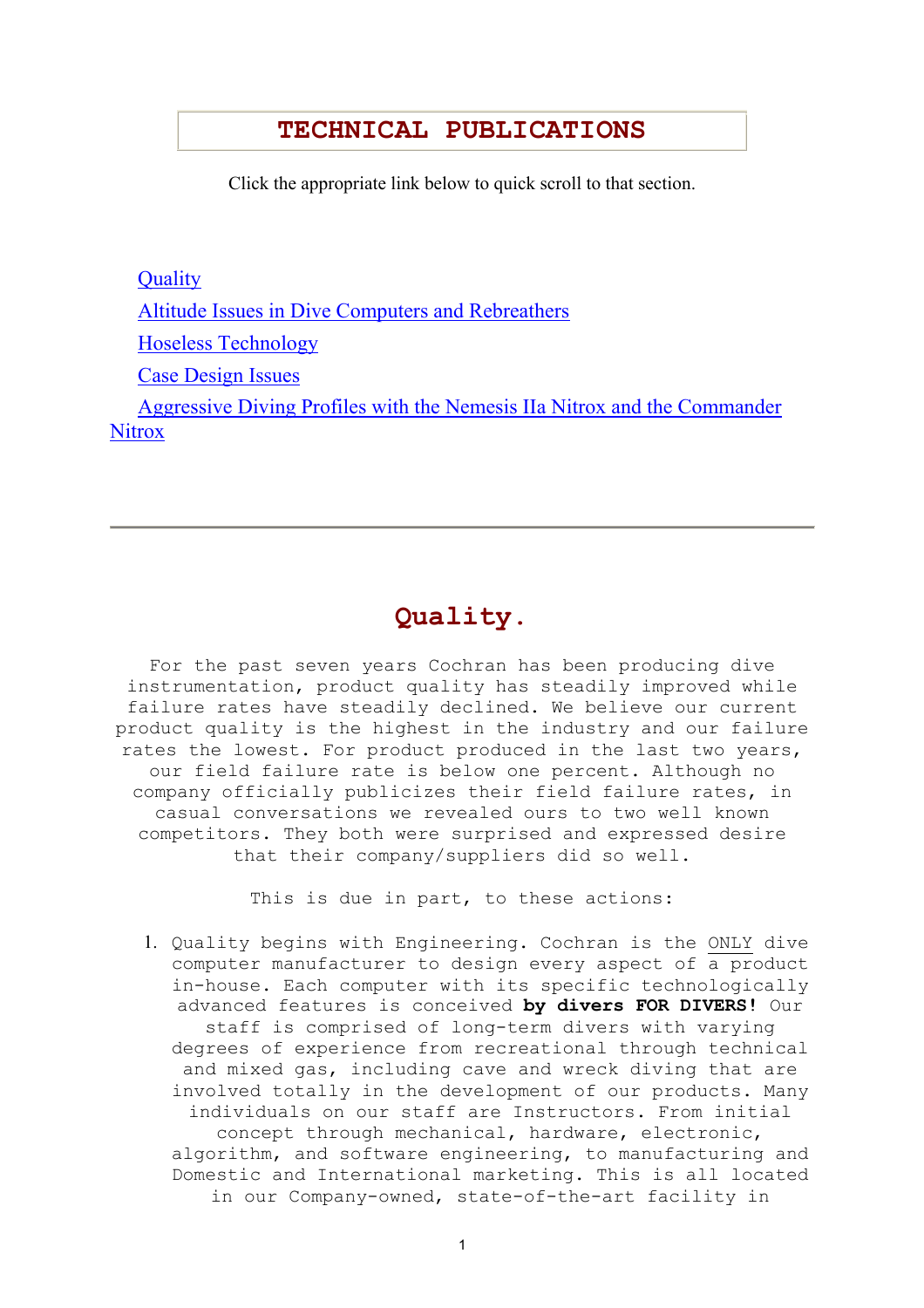Richardson, Texas, which allows us to continually optimize and monitor products for quality, performance, and cost. We have recently upgraded our in-house computing systems to include three high-speed network servers with over 70 work stations.

2. Quality continues with Incoming Inspection and Manufacturing where significant progress has resulted in extraordinarily high first-pass yields. The time required to build our products has declined by over 75%. Computerized work stations monitor, test, and log every production activity on every single product by serial number.

- 3. Quality Control takes the form of Incoming Inspection of ALL material used in our products. Over the years we have found vendors who now consistently provide us with high quality components. Various in-line inspections ensure that our workmanship exceeds our high standards. Most Quality Control stations have microscopes for inspection of fine details. In addition, we have a Scanning Electron Microscope, dedicated Chemistry Laboratory, hyperbaric chamber, breathing machine, and sophisticated electronic equipment to aid Quality Assurance. No other manufacturer has all of these.
- 4. Calibration of our products is the most comprehensive in the industry. Our computer-controlled calibration chambers are designed and built in-house. Every single product is tested and calibrated over temperature extremes, extremes of battery voltage, and extremes of depth. For air-integrated products, extremes of high pressure air are included.

5. Before any product is eligible to be shipped after Calibration and Inspection, it is subjected to over 40 in-water dives in our custom-built, repetitive dive chambers. This ensures that the calibration remains within specification, the unit is structurally sound, and water integrity is perfect. Dive profiles are studied to ensure perfect functioning of the product and to ensure that the Calibration remains consistent.

- 6. Every single returned product is studied and the cause for the return is determined. Corrective action is implemented to prevent a reoccurrence of the return. Product returns AND Quality are discussed at every weekly Staff meeting so that all Staff members are fully informed.
- 7. Cochran Undersea Technology has been working over the past year towards ISO-9001 certification. While certification is not a guarantee of quality, per se, it does mean that product and processes are documented and tightly controlled to ensure repeatability and consistency. We anticipate achieving certification this year. In addition, Cochran dive computers are CE approved and are certified by the Federal Communications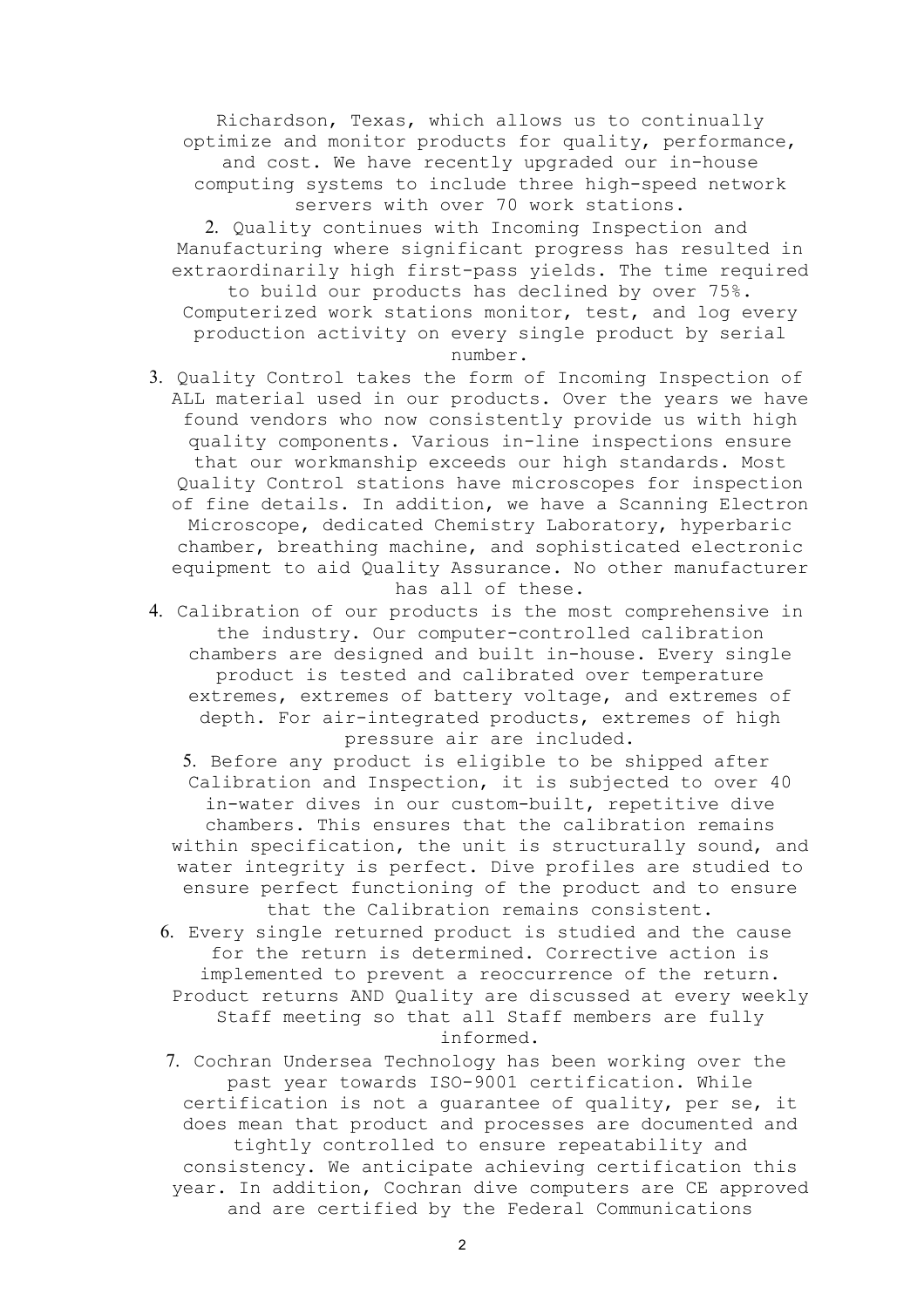Commission as well as other regulatory agencies in other countries.

If you haven't tried a Cochran product in the past year or two, we encourage you to do so.

## **Altitude Issues in Dive Computers and Rebreathers.**

In this paper, the term "Dive Computer" will also include any Rebreather with a sophisticated on-line Dive Computer. Altitude issues specific to Rebreathers are addressed towards the end of this document. This paper will discuss some Altitude Diving Scenarios and how some Dive Computers measure and respond to Altitude.

In state-of-the-art Dive Computers there are four basic Altitude scenarios that need to be considered by the diver:

- 1. Diving at Altitude after a significant Surface Interval so that the dive begins as a "clean" dive with no residual Nitrogen;
- 2. Changes in Altitude and its effect on Nitrogen loading; 3. Diving at Altitude with beginning residual Nitrogen;
	- 4. Flying in an aircraft immediately after diving.

Most Dive Computers measure Altitude with the low pressure, or depth, transducer. Altitude can be considered to be "negative depth". Since a significant change in altitude is equivalent to a small change in water depth, many Dive Computers do not have the resolution to adequately measure small changes in altitude. These dive computers resort to a system of altitude zones that represent altitude from zero to the maximum altitude of the system. This type of altitude system is called "Zoned". In Dive Computers with good measurement resolution, the altitude range is not broken up into zones, but is "seamless" from 0 to the maximum altitude of the system. Some current Dive Computers do not measure altitude at all, but force the user to input the altitude into the unit. This is called "Manual" altitude adjustment.

"Manual" systems, such as used by Suunto are considered quite primitive and rely on the diver to manage his own altitude diving scenarios and calculations. "Zoned" systems, such as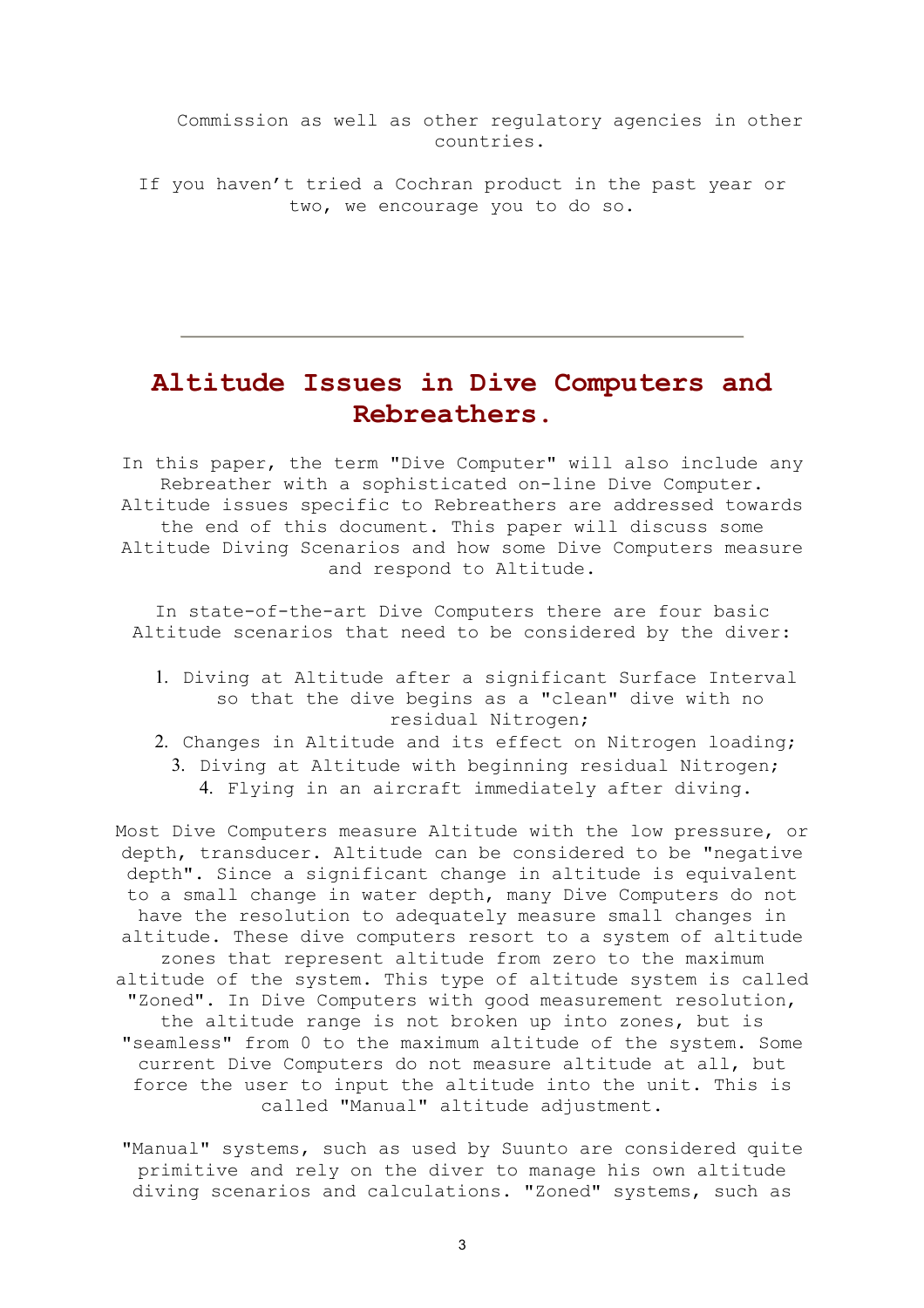used by Uwatec, and DiveRite typically use four overlapping zones of about 1000 meters each to represent the altitude range. These products do not have the capability to accurately measure altitude and can give the diver a false sense of security by implying that the it is providing all the proper altitude computations with precision. "Seamless" systems, such as used by Cochran products, are the best since they can accurately measure altitude and even small changes in altitude with enough precision to properly manage all altitude Nitrogen issues.

More sophisticated Dive Computers such as the Cochran products, measure altitude once every minute whether awake (on) or asleep (off). Less capable units such as the Uwatec or DiveRite measure every 10 minutes to hours. Even more primitive units such as Suunto don't measure altitude at all. It is important to recognize that altitude is measured as "negative depth" and may not be exactly the same as the actual altitude above sea level. Since this altitude is dependent on atmospheric pressure, we refer to this altitude as the "Barometric Altitude". Strong low or high pressure weather systems can make the "Barometric Altitude" significantly different from the actual altitude, or distance above sea level. It is this "Barometric Altitude" that is the important factor in a Dive Computer that automatically adjusts to altitude.

When a diver changes from a lower altitude to a higher one, some Dive Computers such as the Cochran products detect this change and add Nitrogen to the tissue compartments. The differential pressure between the Nitrogen in the body and the higher altitude must be equalized (outgassed). This is the same as when a diver ascends to a shallower depth while in a dive. If a dive is started immediately after an increase in altitude, the diver will have some effective residual Nitrogen and the dive will not be started as a "clean" dive. Conversely, when a diver changes from a higher altitude to a lower one, some Dive Computers such as the Cochran products detect this change and remove Nitrogen from the tissue compartments. The differential pressure between the Nitrogen in the body and the lower altitude must be equalized. This effect of increasing or decreasing Nitrogen as a result of increasing or decreasing altitude is sometimes referred to as "Altitude Adaptation" or "Altitude Acclimatization".

In addition to the dynamic altitude adjustments in the Dive Computer algorithm, some more sophisticated units, such as the Cochran products, automatically react to long-term stays at a constant altitude. If a dive is made while at altitude (whether already "Adapted" or not) the Nitrogen algorithm within the Dive Computer is adjusted depending on the exact altitude.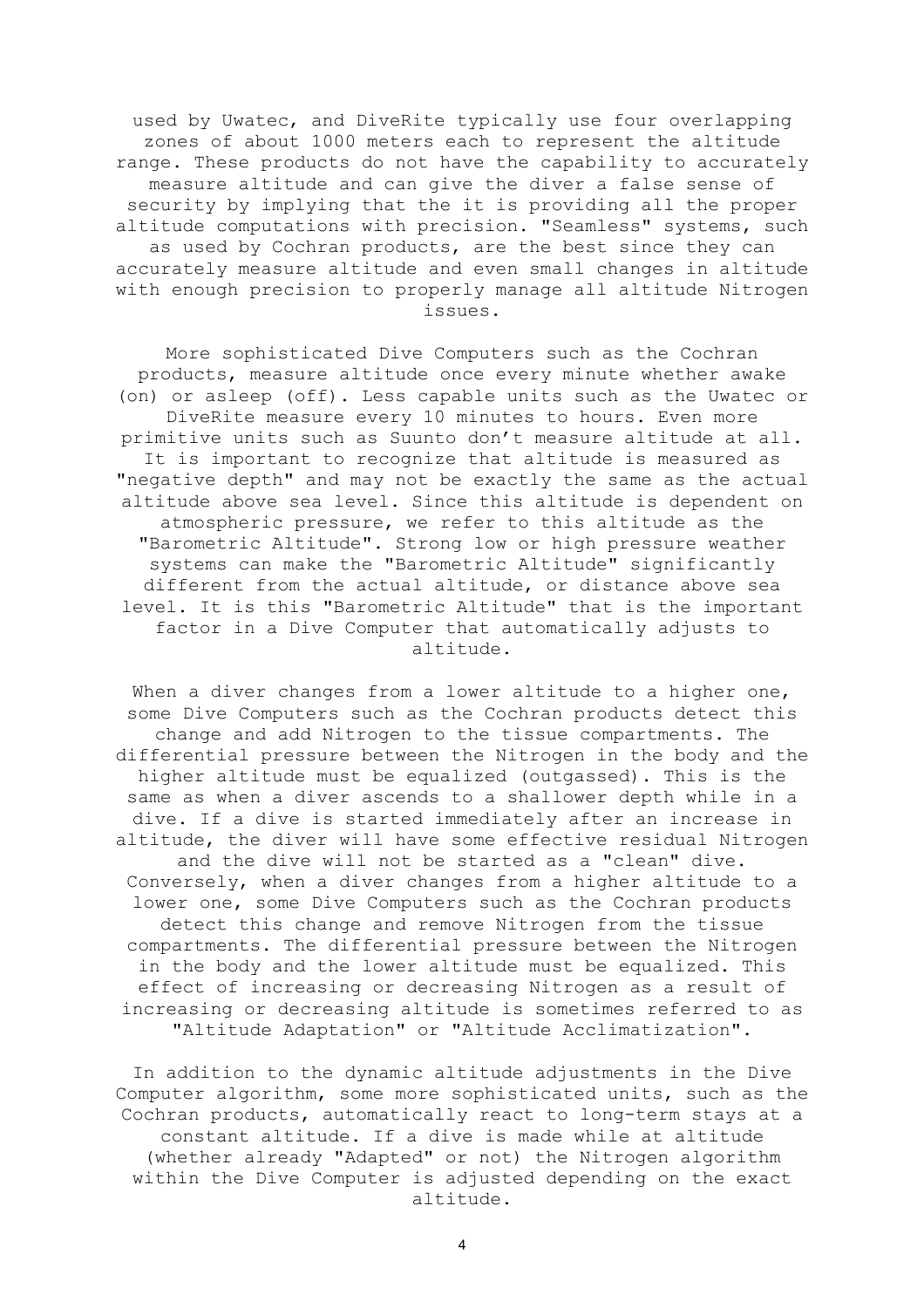In Cochran products, these small changes in altitude can slightly affect the No-decompression Time predictions, particularly the predictions at shallower depths. These differences can amount to several minutes. Since this disturbs some divers, Cochran allows the user to configure the Dive Computer to consider the altitude from sea level to 2,000 feet to be the same as sea level.

In order to calibrate the more sophisticated Cochran units, a very sensitive barometric pressure instrument is on-line and available to our manufacturing network workstations. This allows our computer controlled calibration systems to know the exact barometric pressure while calibrating the depth transducer. In fact, the system is so sensitive that it measures pressure changes as a result of our air-conditioning and heating systems cycling on and off.

#### **Rebreathers**

In addition to the above issues, Closed Circuit Rebreathers with on-line Dive Computers have special considerations with regard to the Partial Pressure of Oxygen (PO2). In more sophisticated units, such as the Cochran Rebreather, altitude is considered during field calibration of the PO2 sensors. When the system is flooded with 100% Oxygen in preparation for calibration, the actual PO2 may not be 1.00 ata if the Rebreather is at an altitude above sea level. The Cochran Rebreather determines the actual PO2 based on 100% Oxygen and the current altitude and automatically adjusts the PO2 calibration accordingly. Rebreathers that do not comprehend altitude can have significant PO2 errors if calibrated at altitude.

Another altitude consideration is the maximum PO2 that can be achieved at very shallow depths. For example, if the user has configured the Rebreather to have a PO2 set-point of 1.3 ata, this cannot be achieved at a very shallow depth. The Rebreather must adjust the set-point so that it does not attempt to achieve an unachievable PO2. Obviously, the maximum PO2 that can be achieved at any given depth is dependent upon the altitude. Therefore, state-of-the-art Rebreathers, such as the Cochran unit, comprehend altitude in these computations.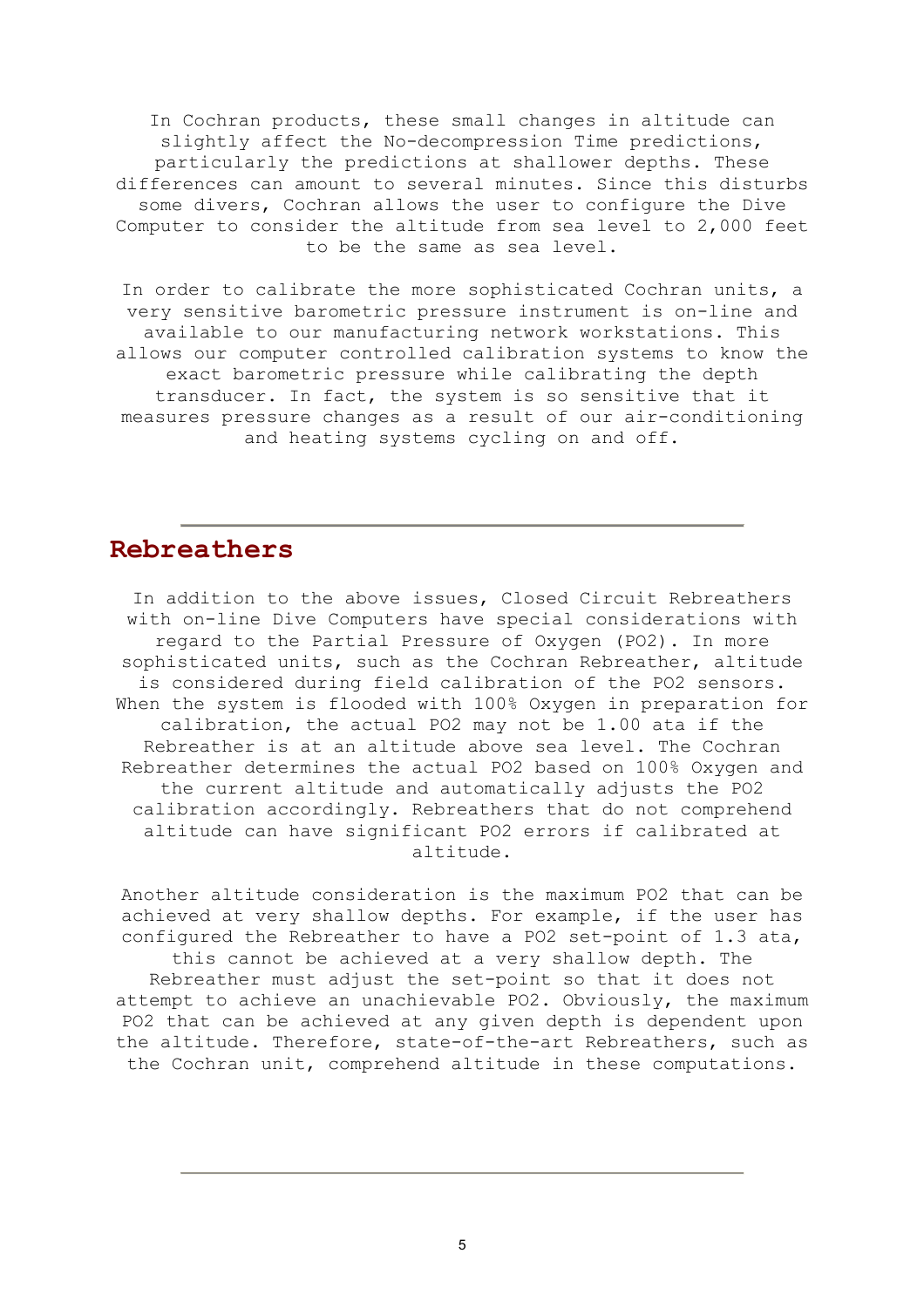#### **Hoseless Technology**

There are three manufacturers of 'Hoseless' Dive Computer Technology, although there are more than three distributors of those products. Cochran was the first to produce a 'Hoseless' Dive Computer and only sells computers through Authorized Cochran Dealers and Distributors. Uwatec was the next to market, and Oceanic was last. Some issues directly related to 'Hoseless' Dive Computers are:

- 1. Amount of information to be transmitted in a Packet;
	- 2. Amount of time between Packets and Packet length; 3. Transmitter Power and Receiver sensitivity;
		- 4. Transmitter Frequency;
			- 5. Sensitivity to external noise sources;
			- 6. Sensitivity to other of the same units.

**PACKET INFORMATION – In this context, a 'Packet' is a short transmitted burst of data.** Only Cochran's technology transmits ALL dive computer information since the Dive Computer and data transmitter are in the same case. The Receiver is a relatively simple device. Fundamentally, the competition transmits only Tank Pressure and Temperature from a relatively simple transmitter. Their receiver is a relatively complex combination receiver and dive computer. The advantage of Cochran's technology is the ability to create other receiving devices such as a Heads-up-Display since ALL information is always transmitted ALL of the time. Another advantage is that you can monitor your buddy's system with a duplicate receiver and your buddy can monitor yours. This is ideal for Instructors. In Cochran's technology, the dive computer and transmitter being mounted on the Tank makes a much more stable platform than the wrist. Wrist-mounted units are more susceptible to false and repetitive Ascent Rate warnings than are Tank-mounted ones. Furthermore, if the Cochran wrist-mounted unit is lost or damaged, it is inexpensive to replace and no dive information is lost since ALL of the information is retained in the Tank-mounted computer. Over the years, we have had a small number of Wrist Units lost, and no Tank Units. Also, since there is more room in the Tank-mounted unit, a more sophisticated computer can be implemented and larger batteries can be used. *Cochran's technology is also far more accurate in computing Breathing Parameter (SAC) and Workload since the computer is attached directly to the highpressure transducer.*

**PACKET TRANSMISSION TIME & LENGTH - Only Cochran's technology transmits** once per second while the competition transmits between much longer periods of up to five seconds! The more often data is transmitted, the less likely the loss of a Packet is to be important. In spite of the significant amount of additional information transmitted by Cochran's technology, the Packet time is a very short 15 milliseconds. Uwatec transmits for 90 milliseconds, and Oceanic for 140 milliseconds. Generally, the shorter the packet, the less susceptible the system will be to noise interference. Cochran's technology has a 1.5% duty cycle, Uwatec has 5.6%, and Oceanic has 3.6%, (smaller is better). *Clearly, for this reason alone, Cochran's technology is less noise sensitive.*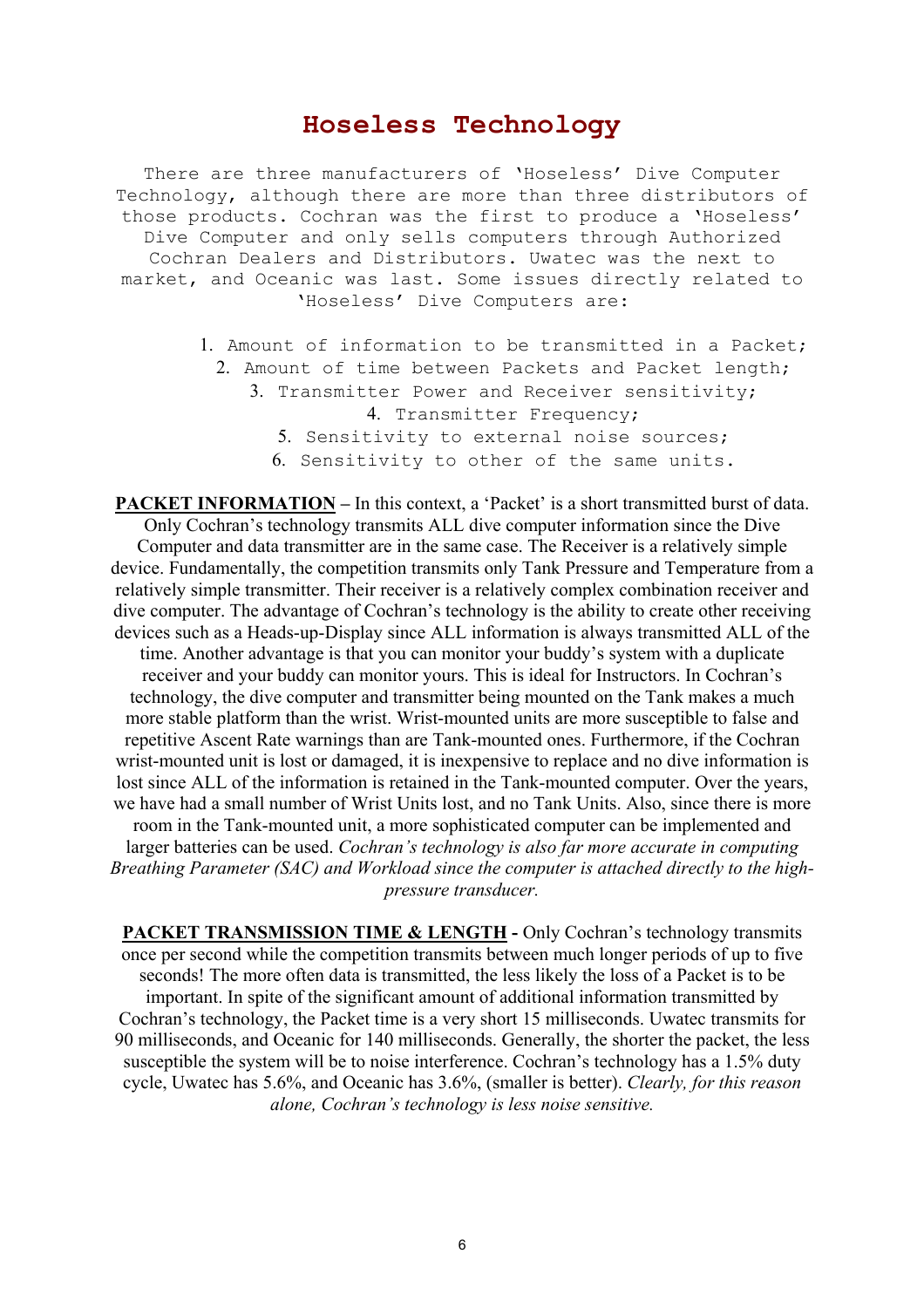**TRANSMIT POWER – Cochran's technology transmits with relatively 100 times more** power than Uwatec, and 14 times more than Oceanic. This means that the Cochran receiver can have substantially less sensitivity to the transmitted signal. Highly sensitive receivers such as are in the competitors' units, are also much more sensitive to unwanted noise such as from camera strobes, scooter motors, and some communications devices. *Clearly, for this reason alone, Cochran's technology is less noise sensitive.*

**TRANSMIT FREQUENCY** – Cochran's technology uses a 250 kilohertz transmit frequency while Oceanic is about 36 kilohertz and Uwatec is 8 kilohertz. Unwanted noise sources such as camera strobes, scooter motors, and underwater communications devices range around the same frequency as the competitors' units. *The Cochran frequency is substantially above any noise generated by other underwater devices making the Cochran units far less susceptible to noise interference.*

**SENSITIVITY TO NOISE** – Cochran's technology transmits more often, has a shorter Packet duration, transmits with more power, and on a frequency band much higher than noise sources. These highly researched and effective attributes of the unique Cochran technology makes Cochran units far less susceptible to unwanted noise. *In tests made in our laboratories, Cochran units performed significantly better than the other units in the presence of noise sources.*

**SENSITIVITY TO SAME UNIT TYPE -** is an often-overlooked trouble area. All three technologies transmit a serial number in the Packet so that only the intended receiver recognizes that code and computes and displays the data. However, if two or more units in proximity transmit at exactly the same time, their signal is received at the same time and makes neither transmission intelligible by the receiver. Since all technologies transmit on a periodic basis, two or more of the same units in proximity can result in neither one working correctly. Only Cochran's technology addresses this issue by transmitting the Packets on an average of once per second, and slightly randomizing the exact transmit time. *This makes it highly unlikely that two transmissions in a row will be received at the same exact time and cause mutual interference between Cochran units.*

Note that the loss of a Packet using the unique Cochran Technology is not critical since ALL data is transmitted ALL of the time, at a rate five times the competition.

### **Case Design Issues**

Fundamentally, there are three types of case designs employed in current dive computers; Air filled, Silicon Gel filled, and Oil filled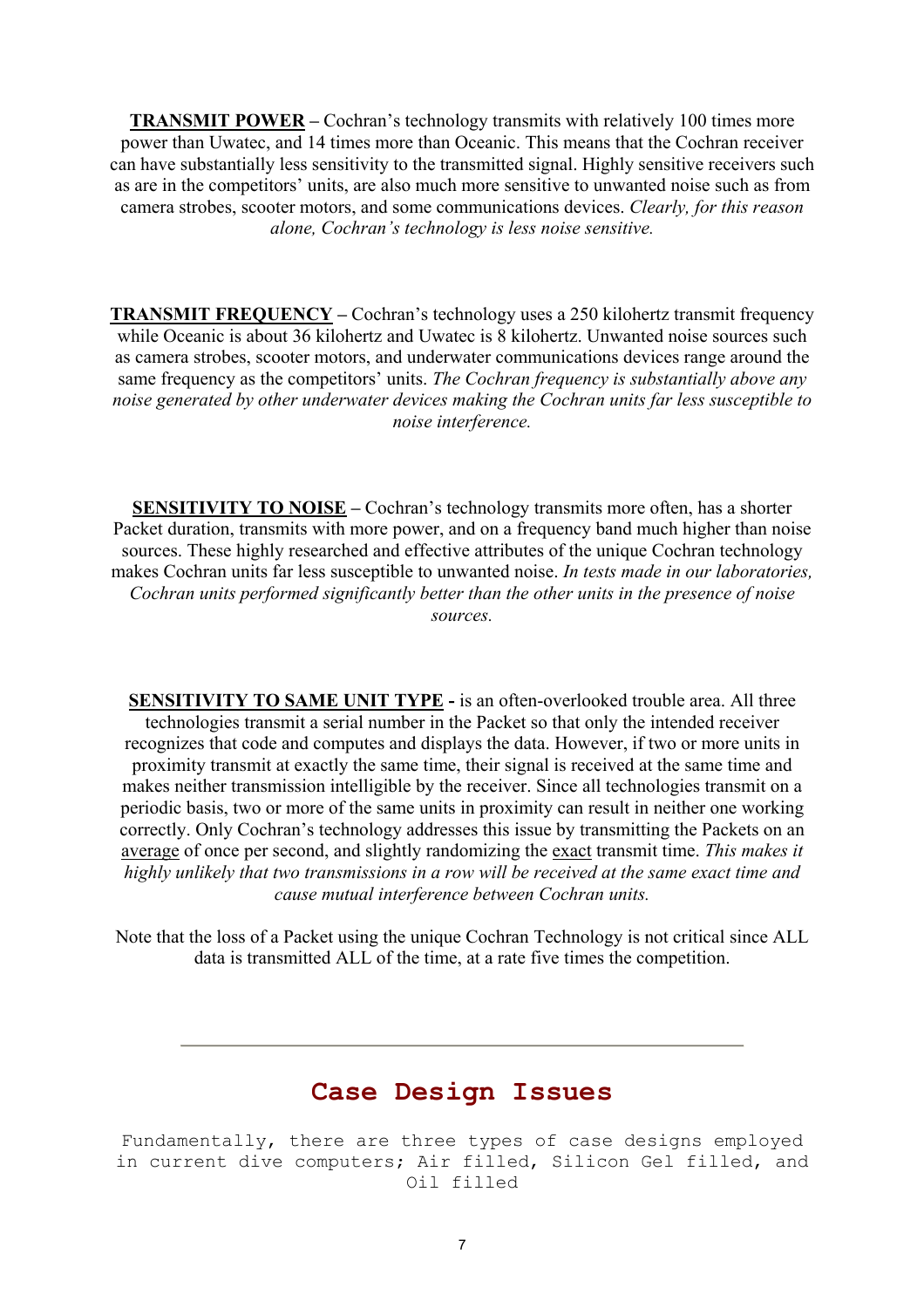**"Air Filled" cases, such as the Cochran units, must be carefully designed to be structurally strong. Since they are filled with one atmosphere air, they must withstand the extreme crush depths. They must also be manufactured with materials that are not affected by 'material fatigue' due to repeated excursions to design depth. This type of design is more difficult because of these issues. Furthermore, case penetration and opening seals must be carefully designed and manufactured to ensure an effective, long-**

**term seal. The payoff is a case that can withstand extreme pressures and stress whether in the water or not.**

**"Gel Filled" cases, such as some Suunto units, are designed to allow water inside the case. The electronics are protected from the water by the gel. Since the gel transmits the pressure to every component inside the dive computer, ALL components must be carefully chosen to withstand those pressures. This can be very difficult for the electronic components and this issue can be easily overlooked. Furthermore, any penetrations through the gel can allow water to slowly leak along it and get to the electronics. Repair of these units is more difficult and costly since the gel must be removed to allow access to the electronics. While this method can, and is being used, uneven stresses out of the water cannot be tolerated as effectively as the more structurally sound "Air Filled" units. Also, both in and out of the water, these units tend to be heavier.**

**"Oil Filled" cases, such as the Uwatec units, are designed to withstand the extreme crush depths by filling the sealed case with oil. The case cannot allow the oil to leak out and water or air to get in. Since the case is relatively thin, the oil transmits the pressure to every component inside the dive computer, ALL components must be carefully chosen to withstand those pressures. Like the "Gel Filled" units, this can be very difficult for the electronic components and this issue can be easily overlooked. Furthermore, any penetrations through the oil must be very carefully designed and manufactured. Repair of these units is very difficult and costly since the oil must be removed to allow access to the electronics. While this method can, and is being used, uneven stresses out of the water cannot be tolerated as effectively as the more structurally sound "Air Filled" units. Also, both in and out of the water, these units tend to be heavier.**

Because we use the "Air Filled" method, our cases can tolerate extreme pressures and stresses both in and out of the water. We have driven automobiles over our cases, frozen them in blocks of ice, and boiled them in water with no ill effects. **THIS CANNOT BE DONE WITH ANY OTHER TYPE OF CASE DESIGN!!!** In fact, we sometimes throw our dive computer on the floor and challenge anyone to jump on it, then put their dive computer on the floor and do the same.

Flooding of Cochran cases is extremely rare. The battery compartment is sealed from the electronics compartment (except for The Captain) and consists of materials that won't corrode. The few floods we do get are more from user curiosity than all other reasons combined. **DO NOT REMOVE THE LENS OR LID FROM ANY COCHRAN PRODUCT!!!** The lens is now installed with special 'tamper-screws' and there is 'tamper-paint' installed on all products.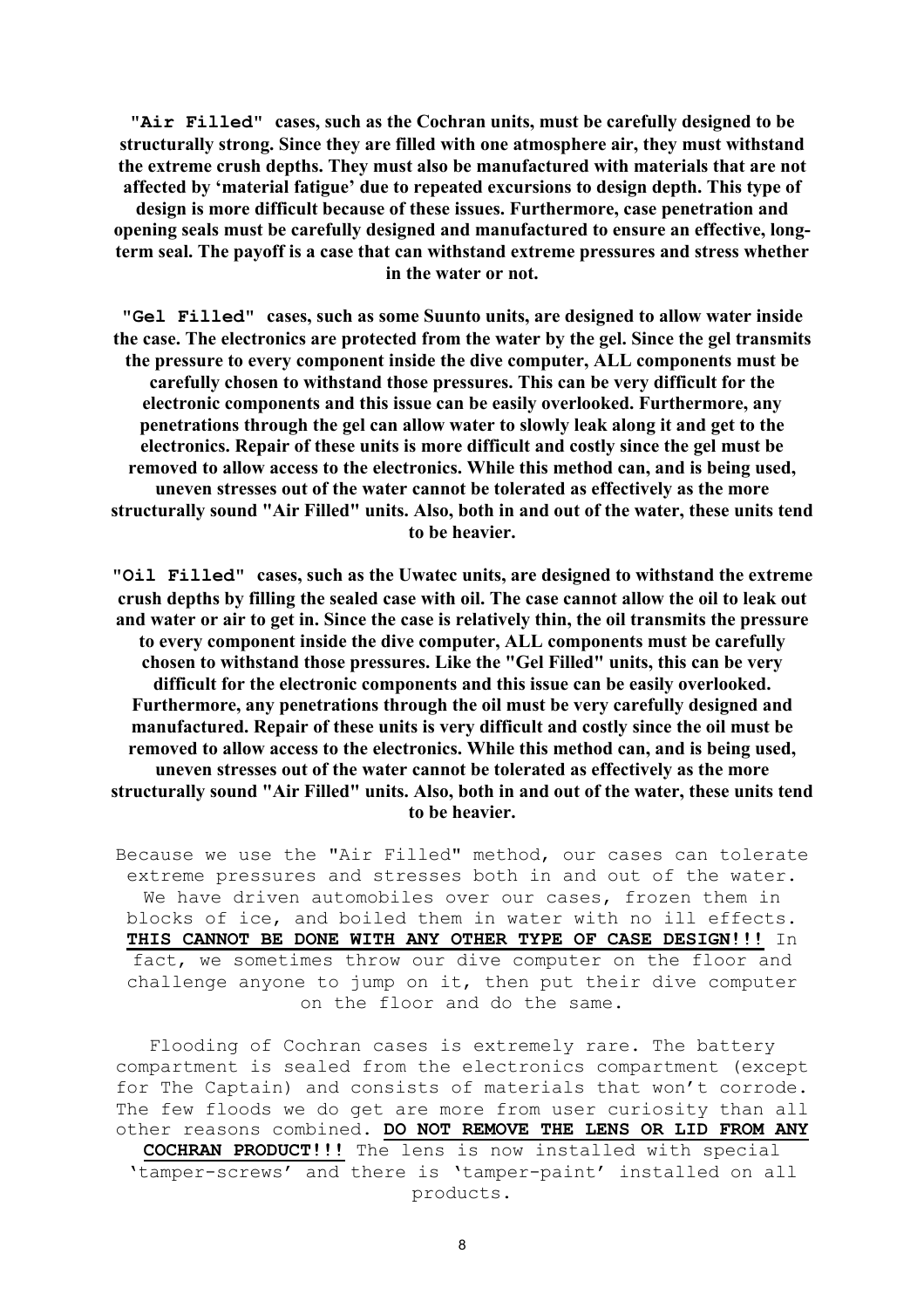Regarding case penetrations, in any method these must be carefully designed. In particular, moving case penetrations are less desirable than static ones. **Moving case penetrations, such as pushbuttons, can wear and deteriorate the case seal or boot over a period of time.** Furthermore, they can be affected by sand, silt, and salt in the water. We have always avoided moving case penetrations because of these issues. We use permanent, stainless contacts and have never had a single product failure due to those contacts. Our electronics can detect the difference between salt water, fresh water, a metallic object, fingers, and our PC ANALYST probe connection. **This is not something that can be done with a pushbutton.**

On some of our units, we also use a sonic/vibration detector inside to allow the user to tap on the case of the unit to effect certain internal functions (patented). On our NEMESIS Wrist Unit, for example, lightly tapping on the unit for five seconds turns it on. Tapping on it once, turns on the back light for a few seconds.

# **Aggressive Diving Profiles with the Nemesis IIa Nitrox and the Commander Nitrox**

Many divers have chosen to seek training and experience outside of the "normal" recreational diving limits recognized by many training organizations. With the formation of new training agencies and expansion of older ones diving beyond these "normal" recreational limits has become more and more popular in the world today. This type of "Technical" diving offers divers the ability to reach deeper depths and to remain at these depths longer than ever before. Many manufacturers have developed equipment to assist divers in planning and decision making during these types of dives if used correctly. These Aggressive Diving Profiles not only require training and experience, but in-depth knowledge by the diver of the use and maintenance of the equipment used to do this safely. Aggressive Diving Profiles are not only deep, but can often be shallow very long dives with the popularity of Nitrox in the diving community.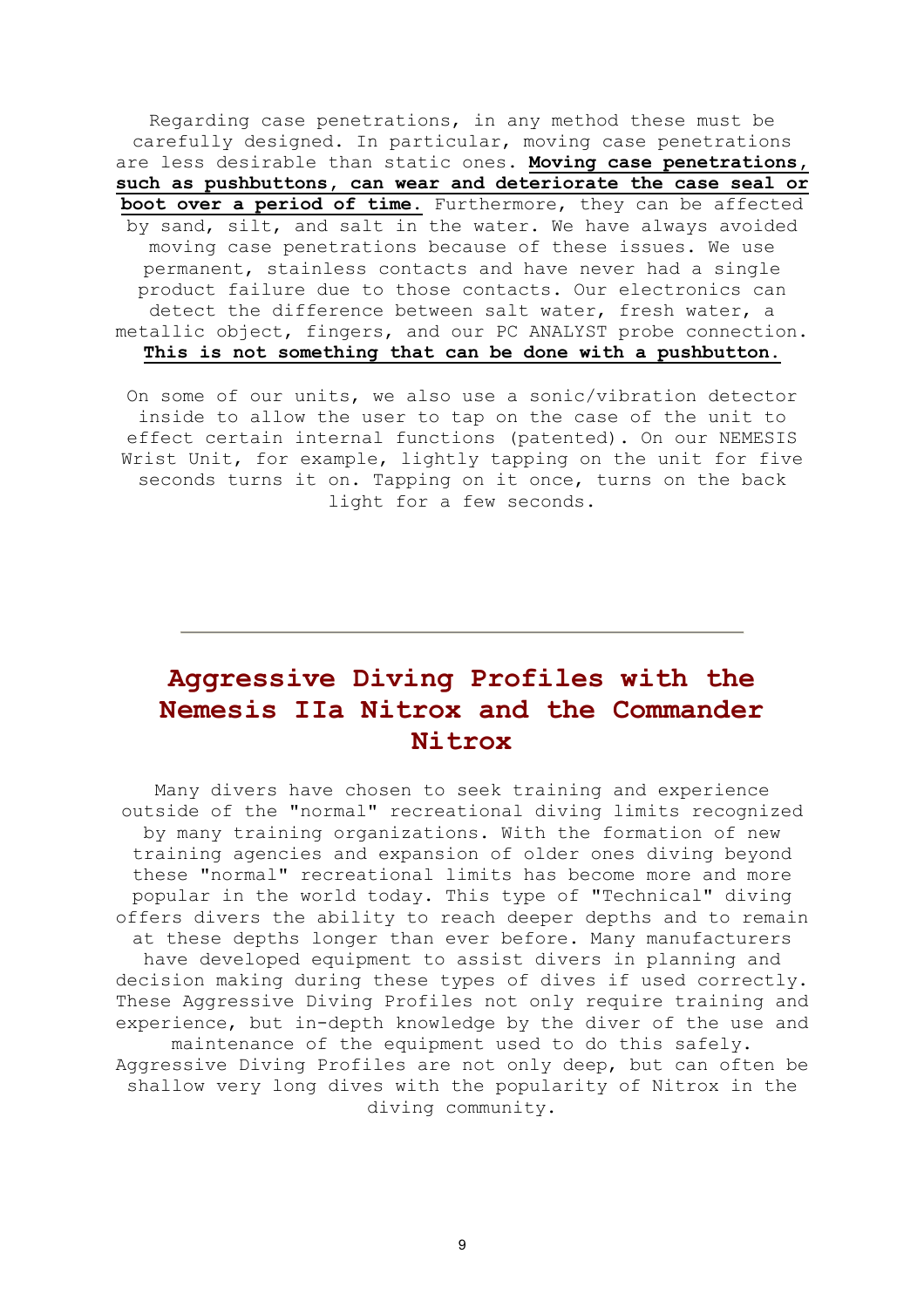Dive Computers in general are designed to assist divers in making good decisions not only while underwater but also in dive planning. A select few of the dive computers on the market today have the ability to not only program the Oxygen percentage but to also handle one or two additional decompression gasses during these aggressive diving profiles. The Nemesis IIa Nitrox and Commander Nitrox units are in this category. The Nemesis IIa Nitrox allows the diver to program the bottom blend (21.0 to 50.0) oxygen percentage and two decompression blends (21.0 to 99.9) oxygen percentages. The Commander Nitrox allows the diver to program the bottom blend (21.0 to 50.0) oxygen percentage and one decompression blend (21.0 to 99.9) oxygen percentage. By programming these blends correctly the diver will continue to receive accurate information not only during the planned bottom time but also during the decompression stops. If the diver fails to program the unit correctly or does not understand the operation of the unit, the computed information will be of no use…put simply "GARBAGE IN-GARBAGE OUT"!

The following is an actual example of the very aggressive, decompression diving at Bikini Atoll, where the dive operators claim that the Nemesis IIa Nitrox/Commander Nitrox has failed when, in fact, it has not.

A diver begins a typical set of repetitive decompression dives at Bikini Atoll. The dives are generally in the 120' to 160' range using air (21.0% oxygen) as a bottom blend and a surface supplied decompression blend ranging from 50.0% to 72.0% oxygen. Looking at the dive computer configuration for dive #1,2 and 3, the diver programs the unit for 10% conservatism. Not completely understanding how this function works he assumes that this will provide added safety to his diving profile, which it will. What he has actually done is told the Nemesis IIa Nitrox/Commander Nitrox to make every calculation 10% more conservative. What will happen during this type of aggressive diving profile is that the diver will have reduced bottom time and increased decompression time. Internally, the Nemesis IIa Nitrox/Commander Nitrox calculates an additional 10% nitrogen load for each tissue group (this will catch up to the diver later). The diver also decides to not change the blend #2 setting which is set at 58.0% oxygen even though the boat will provide 69.0% oxygen for decompression on this dive. The Nemesis IIa Nitrox/Commander Nitrox will do what it was programmed to do, but the diver will complain about too much required decompression compared to his buddies unit. His buddies unit does not have the ability to add conservatism. The diver also did not program the correct decompression blend